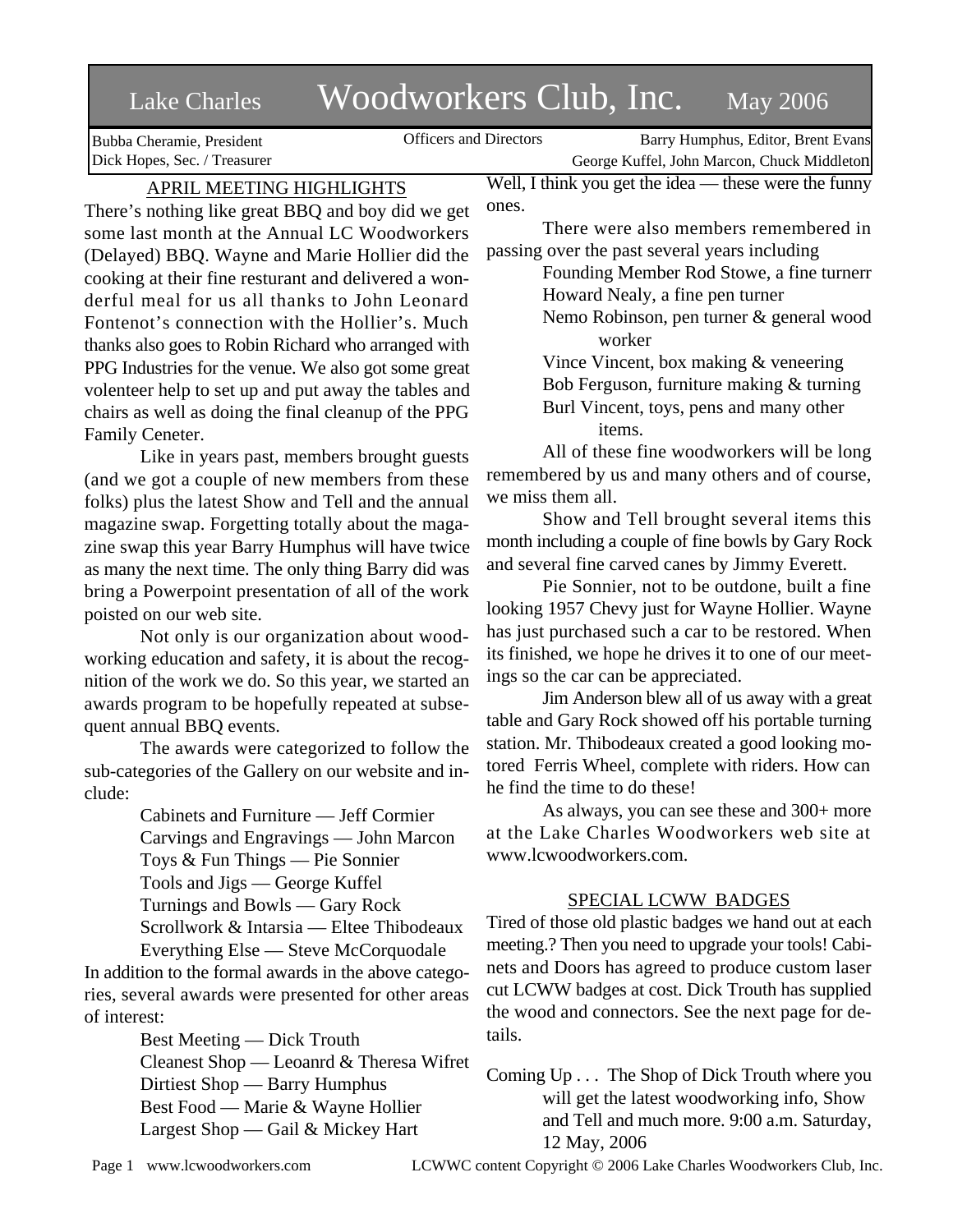#### SPECIAL LCWW BADGES

Tired of those old plastic badges we hand out at each per that is a push block, push stick, hold down. splitmeeting.? Then you need to upgrade your tools! Cabinets and Doors of Iowa, LA has agreed to produce custom laser cut LCWW badges at their cost (\$8.00 or less). Dick Trouth has supplied the wood and connectors. See Dick at the next meeting to order yours.

But here's the deal: you need to tell Dick Trouth exactly what your badge will say -- we suggest your name, but that is entirely up to you. If the badges actually cost less than the quoted price, we'll put the extra money in our general fund. The new badges will looking something like the following and will include the LCWW logo, be made of wood and have a magnetic clasp.



#### HOUSTON WOODWORKERS SHOW

The Reliant Stadium Exebition Hall was the location of the annual Houston Woodworking SHow this year and it was a treat to be able to attend.

We saw lots of friends and old aquaintences including members of the LCWW, the Houston Woodworkers and the Guld Coast Turners. Plus lots of tools and techniques.

One of the benifits of the show are the demonstrations that go on continuosly. This year they included turning, joint making and general wood craft by experts in the field.

Other demonstrations were found all accross the show at the boths of tool and supplier firms as well as organizations. For example, the Gulf Coast Woodturners had displays of items made by their members as well as live demonstrations of woodturning techniques.

them, large and small.

Some examples were Microjig's GRR-Ripter and safety guard for both table saws and router tables. www.microjig.com.

Microplane has long made hand tools for the shop and kitchen. They've introduced a stainless steel sandpaper that fits your orbital sander in various grits. It is said to be 9 times faster that conventional sandpaper and lasts 30 times longer. I tried it and it really works. www.microplane.com.

Our Mr. Thibodeaux purchased some Baddog drill bits and really likes them. They also have what they call a 'rover' bit that allows you to turn corners. See them at www.baddogtools.com.

The sharpening system from JoolTool uses 3M abrasive technology in a unique way. It is a sharpening/grinding/polishing machine where the grit is on the underside of the tool. The support disk for the abrasives have slots in them such that when the tool is rotating, you can see through the disk. The advantage is that you can grind an edge and watch what



you are doing to the tool as is happens. In other words, you see throgh the wheel as metal is being removed. It works with planes, carving tools and gouges and with a different grit, can be used as a grinder or polisher. www.jooltool.com.

Some interesting carving and steel marking tools are from SpringTools (www.springtools.com). They permit very precise and controlled carving and marking.

Of course there were tools —thousands of alpha-cyanoacrylate formulation that has a five yearThe Last Glue from AA Fasteners is a great